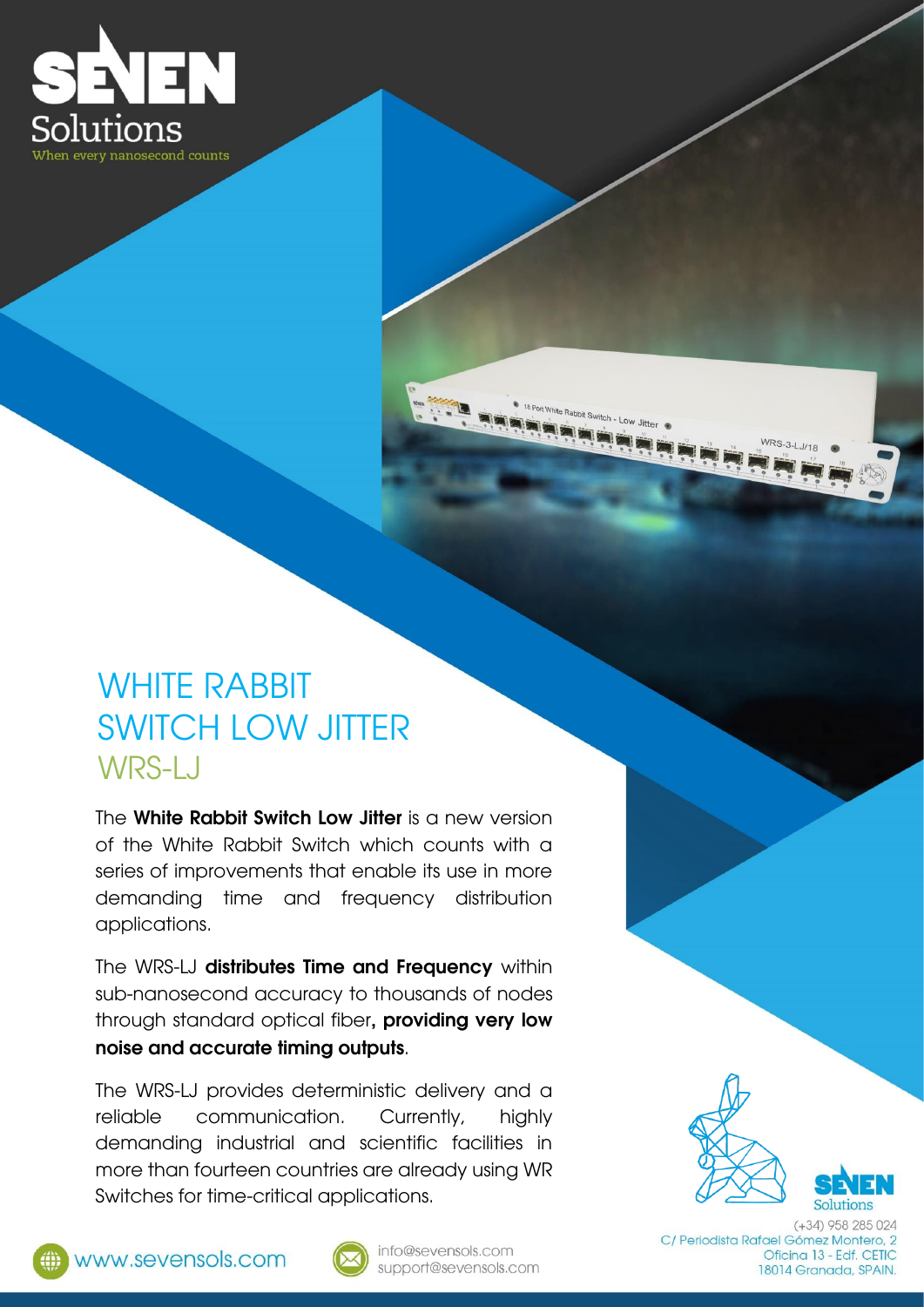## Technical Specifications / WRS-LJ

| <b>System On-Chip</b>         |                                                                                |  |  |  |
|-------------------------------|--------------------------------------------------------------------------------|--|--|--|
| FPGA                          | Xilinx Virtex-6                                                                |  |  |  |
| <b>CPU</b>                    | ARM Atmel AT91 SAM9G45                                                         |  |  |  |
| Core                          | 400MHz (ARM926E)                                                               |  |  |  |
| <b>Memories</b>               | 64MB DDR2 (16-bit bus chip)<br>256MB NAND flash chip                           |  |  |  |
|                               | <b>Timing protocols</b>                                                        |  |  |  |
| <b>White Rabbit</b>           | Supported on 18xSFP ports                                                      |  |  |  |
| <b>IEEE1588-2008</b><br>(PTP) | Default profile (layer 2) supported on<br>18xSFP ports                         |  |  |  |
| <b>NTP</b>                    | NTP v2, v3 & v4 supported in Ethernet<br>interfaces.<br>ToD supported via NTP. |  |  |  |
|                               | <b>Front Panel</b>                                                             |  |  |  |



| Clocks I/O     | 5 SMC coaxial connectors(male):<br>10 MHz reference clock input<br>(GPS/Cesium), 50 ohm<br>10MHz & 62.5 MHz output<br>reference clock, 50 ohm<br>1xPPS Input & 1xPPS Output, 50<br>ohm |
|----------------|----------------------------------------------------------------------------------------------------------------------------------------------------------------------------------------|
| <b>Ports</b>   | 18 x SFP cages*<br>*SFP transceivers are not included in all<br>packages. Seven Solutions recommends<br>1.25Gbps, 1490/1310 nm, Single Fiber Bi-<br>directional SFP.                   |
| Management     | 100Base-T Ethernet (Remote)<br>USB Mini-B (Local)                                                                                                                                      |
|                | <b>Back Panel</b>                                                                                                                                                                      |
| <b>Debug</b>   | <b>USB Mini-B FGPA</b><br><b>USB Mini-B ARM</b>                                                                                                                                        |
| Input port     | <b>RS232</b>                                                                                                                                                                           |
|                | <b>Certification</b>                                                                                                                                                                   |
| <b>Several</b> | ISO-9001, ISO-14001, CE, RoHS, FCC, SE                                                                                                                                                 |
|                | <b>Power Supply</b>                                                                                                                                                                    |
| Input          | 100-240VAC, 2.0A 50-60 Hz                                                                                                                                                              |
| Output         | 12V DC, 6.66A - 80W max                                                                                                                                                                |

|--|

| ✓ Sub-nanosecond time accuracy |
|--------------------------------|
|--------------------------------|

- ✓ 18 SFP 1GbE ports
- $\checkmark$  Time and frequency distribution
- $\checkmark$  Distance range over 100km in 1-hop
- ✓ Remote monitoring
- $\checkmark$  Improved clocking design in HW and FPGA
- ✓ Cleaner and more accurate 1PPS output.
- ✓ Improved clock jitter and phase noise.
- $\checkmark$  Lower power consumption and better thermic dissipation

# ✓ High reliability and improved MTFB **Physical Specification Dimension** 447 mm x 44 mm x 223 mm **Color** White (metallic) <u>, 1990 götötötötötötötötötötöt</u> e mmy ministeren en en en en en **Environmental Conditions**

|                    | <b>Environmental Conditions</b> |  |
|--------------------|---------------------------------|--|
| Humidity           | $0\% \approx 90\% \text{ RH}$   |  |
| <b>Temperature</b> | $-10$ ºC ~ +50ºC                |  |